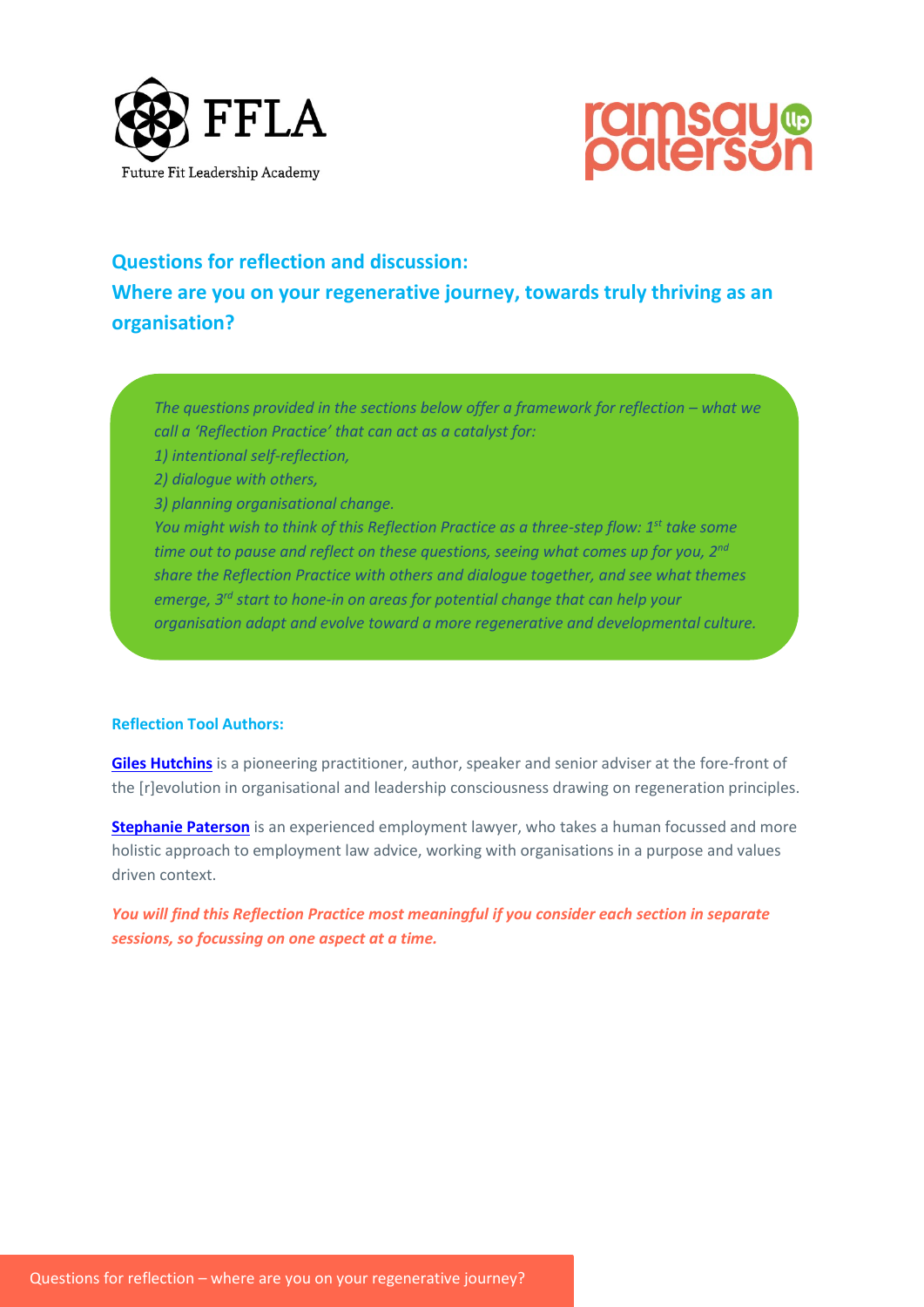



## **REFLECTION SESSION 1: PURPOSE**

*Often we come to think of profit as a prime-mover, but it's not. The purpose of the business is its 'reason for being'. Think of profit as the air we breathe – we need it to exist, yet breathing is not our reason for being. Likewise for the organisation, it has a purpose beyond hitting the numbers, a reason for being that galvanises and coheres the organisation amid volatile fast-moving climates.*

→ What is the driving purpose of the organisation?

→ How does this purpose contribute to the flourishing of life (i.e. make a positive difference to people and planet)?

→ Was it this current purpose that inspired the creation of the organisation at the outset? If not, what inspired its creation?

→ Do you have a sense that the organisation has lost sight of the founding purpose over time? Or has the organisation's purpose strengthened/evolved over time, if so how?

→ Have there been any key events or periods of transformation that have affected the organisation's purpose? What are these and what was their impact?

→ How far does the organisation's purpose influence:

- o its culture and everyday behaviours?
- o governance?
- o internal processes and procedures?
- $\circ$  interactions with external stakeholder? (existing and potential customers, suppliers, partners, investors?)

→ Are suppliers/external partners chosen in terms of how they relate with the organisational purpose?

→ Is there a tension between being true to the driving purpose and being profitable? If so, how is this tension held by different members of the leadership team, the board and (if different to the board) owners?

→ How clear is everyone within the organisation on its purpose? Do you sense that this purpose inspired them to join the organisation and continues to inspire their commitment to the organisation?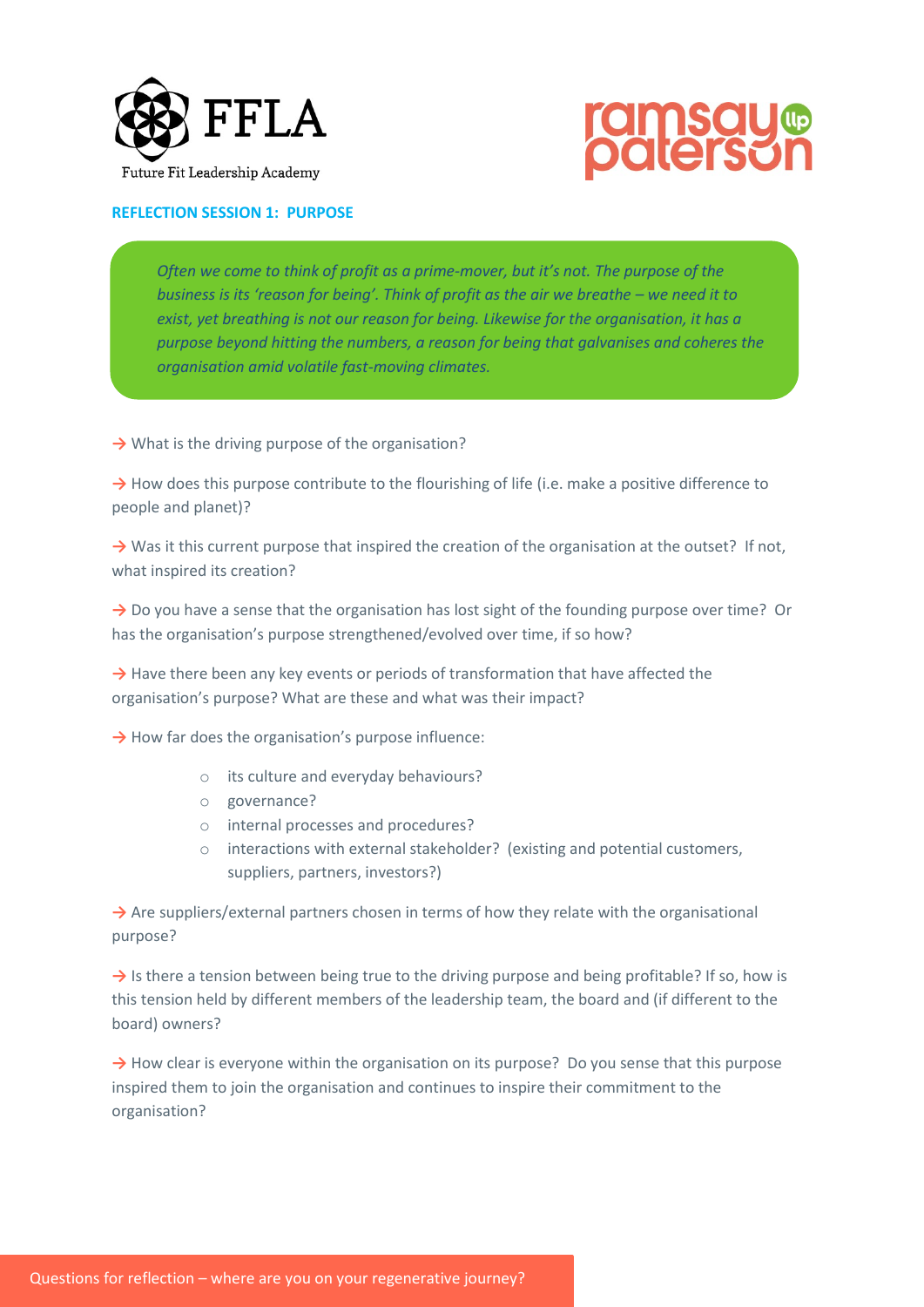



→ Are there any regular activities to engage teams across the organisation (and stakeholders beyond) in understanding the organisation's purpose?

→ Within the organisation, how do you ensure that the organisation's purpose is meaningful to teams and to individual roles?

**→** How far do you involve everyone across the organisation in breathing life into the purpose (and ensuring its continuing influence)?

**\_\_\_\_\_\_\_\_\_\_\_\_\_\_\_\_\_\_\_\_\_\_\_\_\_\_\_\_\_\_\_\_**

## **REFLECTION SESSION 2: CULTURE AND VALUES**

*If the purpose is your organisation's 'why', think of its culture & values as the 'way' – the way people behave while delivering the purpose. Values and culture guide the organisation and its people as they go about their business day to day.* 

→ Does your organisation have defined values? If so, were they defined by the founder/board/the leadership or co-created as a reflection of the true character of the organisation as a whole?

→ How would you describe the values and behaviours of the organisation in your own words? Is this very different to the defined values?

→ How far do the organisation's values influence:

- o its culture and everyday behaviours?
- o internal processes and procedures?
- o interactions with external stakeholder? (existing and potential customers, suppliers, partners, investors?)

→ How deeply do people across the organisation understand the organisational values and what these mean to them on a day to day basis? Are any efforts made to understand individuals' values and how these may be connected to the organisational values?

→ Are there any regular activities to engage teams across the organisation (and stakeholders beyond) in breathing life into the values?

→ Is there a tension between what happens in reality and any defined organisational values and external public relations messaging of organisational culture? If so, how is this tension held across the organisation? Are people comfortable to call out behaviours, decisions, processes which don't align with the values?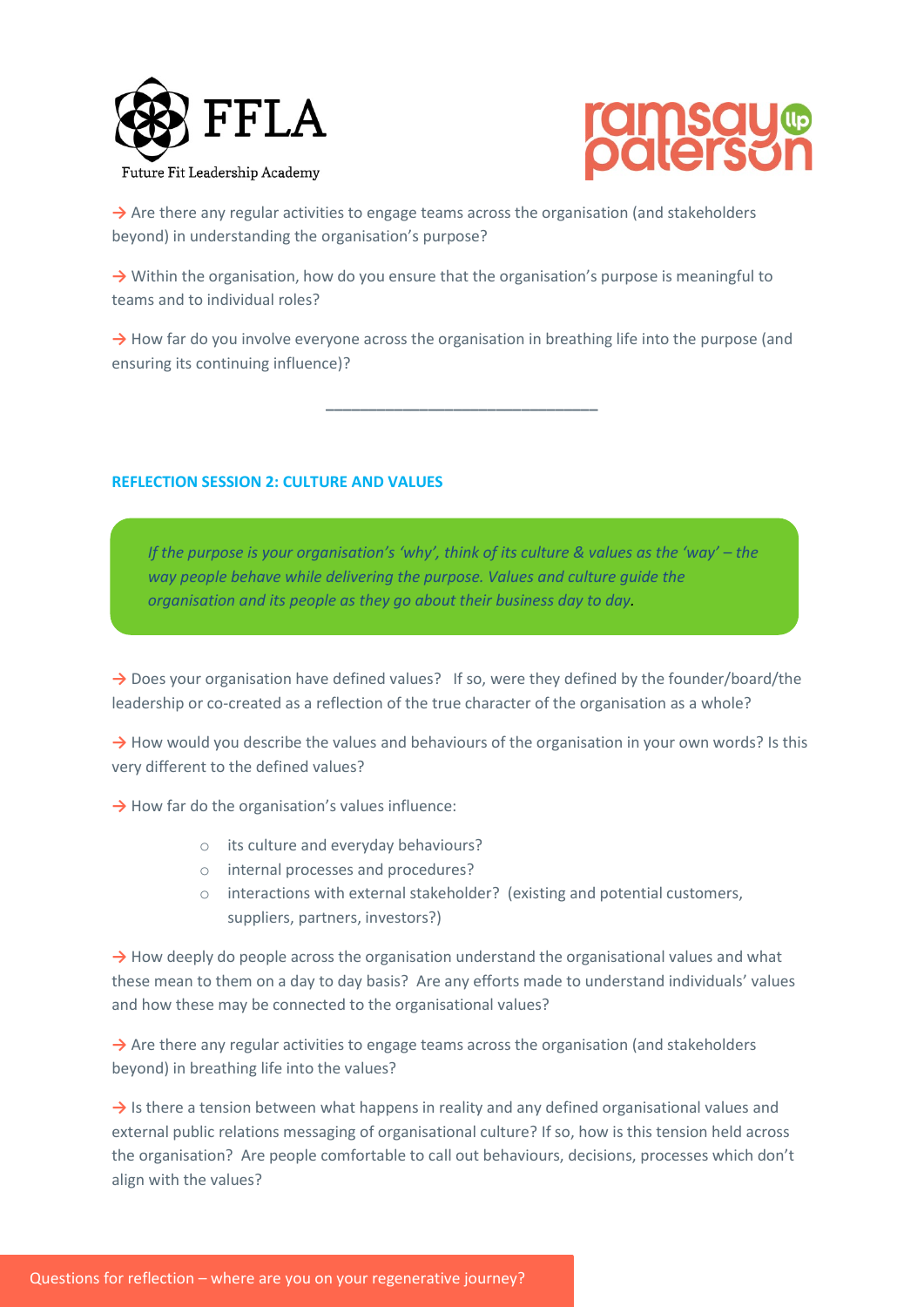



→ How do values and culture differentiate across geographies? How does any differentiation and localisation inter-relate with global organisational culture (if applicable)?

→ What is morale like in the organisation? How do you know? How do retention levels compare with similar organisations? Are there pockets of higher turn-over or lower morale, and of higher morale? Why is this? How is this related to, for example, leadership, employee engagement, team spirit and personal development?

→ Are personal awareness and wellbeing activities (such as mindfulness, nature connection or exercise) embraced as conducive to personal and organisational vitality?

**\_\_\_\_\_\_\_\_\_\_\_\_\_\_\_\_\_\_\_\_\_\_\_\_\_\_\_\_\_\_\_\_**

## **REFLECTION SESSION 3: DECISION MAKING**

*The day-to-day decision-making processes and protocols greatly influence both the tactical and strategic vitality of the organisation.*

→ How would you describe decision making – on a scale of 1 being dictatorial 'parent-child' topdown through to 10 being self-managing 'adult-adult' networked teams making decisions locally without hierarchical approval?

→ Is there a tension between top down decisions and more distributed collective decision making? How is this tension held in the business? Is there any rationale behind the different approaches or is it dependent on the individual personalities of leaders?

→ How far are different people across the organisation given a voice in decision making processes? Is their voice encouraging, welcomed and embraced? Are there any systems in place to ensure that diverse perspectives are fed into decision making processes or is it dependent on the preferences of individual leaders?

→ Are people given the space to challenge leaders' ideas/decisions and to be genuinely heard? Do they feel safe to do so? How do you know?

→ Have you experienced any differences in the quality of decisions and engagement of those affected where decisions are made in a more distributed (less 'top-down') way? Or at least where those affected have been given a genuine voice before decisions are made?

### **REFLECTION SESSION 4: COLLABORATION & INNOVATION**

Questions for *reflection – where are you* on your regeneration. *In this fast-paced ever-changing business environment the ability to innovate and collaborate across teams and also between organisations greatly influences the future-*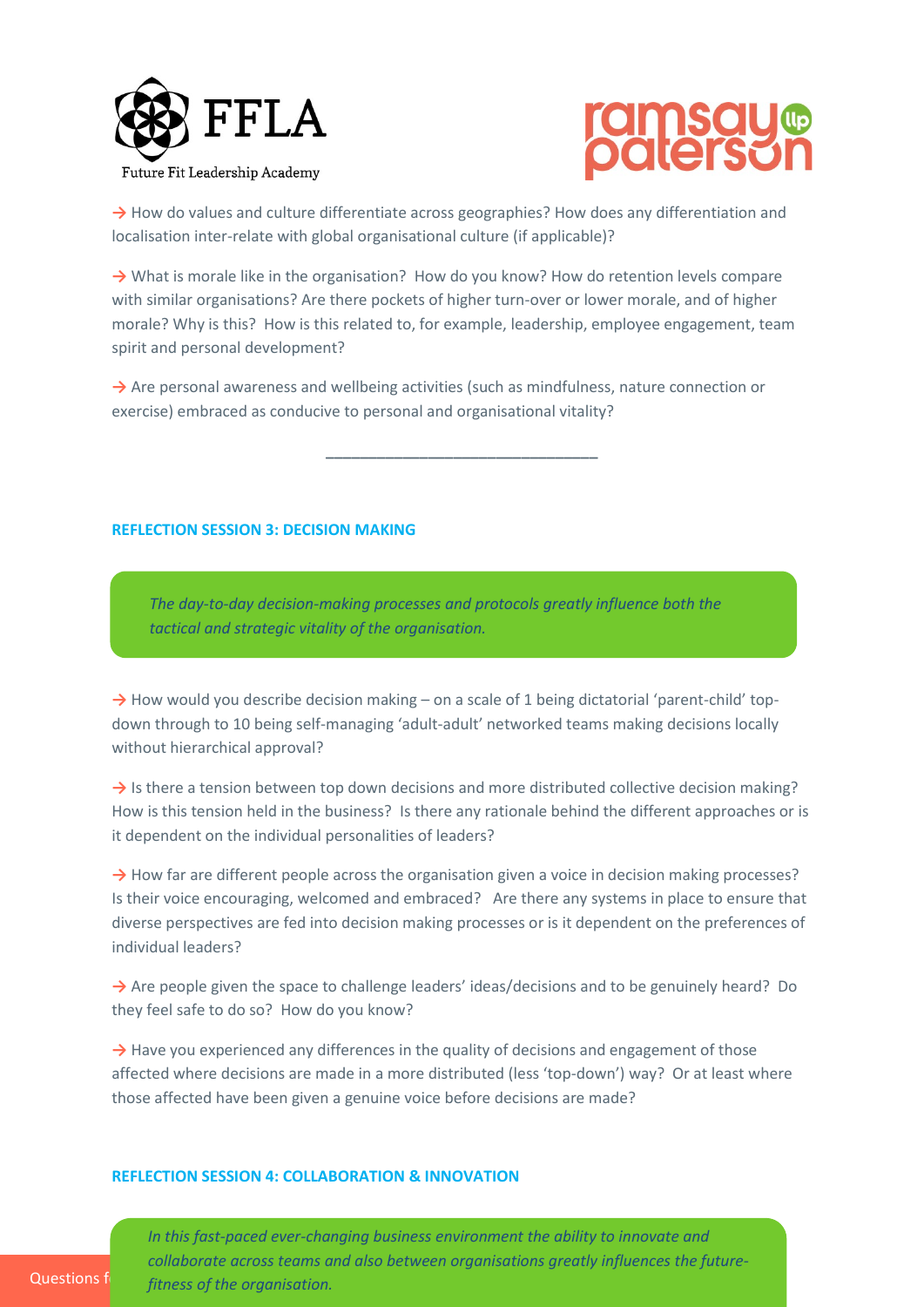



**→** Would you say the culture is one of embracing experimentation and ongoing organic learning or one of prescriptive cook-book approaches? Or perhaps it is a blend of both?

**→** What's the attitude to failure and mistakes? Are they seen as an opportunity for learning, or something to be feared and perhaps even covered up (perhaps because of the possible consequences)? Or something in-between?

→ Are there mind-sets that resist sharing between departments, functions and teams? If so, why do you think this is?

→ Is creativity and innovation seen as the province of a select group of people or is it disseminated throughout the organisation?

**→** How do you engage a diverse range of people (internally and externally) to maximise creativity and innovation?

→ How often do teams of diverse stakeholders get together for the purpose of enriching collaboration and innovation without pre-defined targets/outcomes?

→ How are suppliers/external partners engaged with, on a scale of 1 being tight prescriptive management and 10 being fluidity aligned through a shared intent?

→ How are 'competitors' perceived and engaged with?

→ What about wider stakeholders such as local communities, pressure groups, think tanks, social media forums, thought leader networks, industry bodies, etc.?

**→** Is attending peer activities, networking events and other related activities outside the organisation viewed as healthy or as a distraction/poor use of time?

## **REFLECTION SESSION 5: INTERPERSONAL RELATIONSHIPS & TENSION TRANFORMATION**

*The organisation is made up of complex processes of human relating. The capacity to work with tensions and transform mis-understandings or differences into creative potential, helps the organisation continuously learn, adapt and evolve.*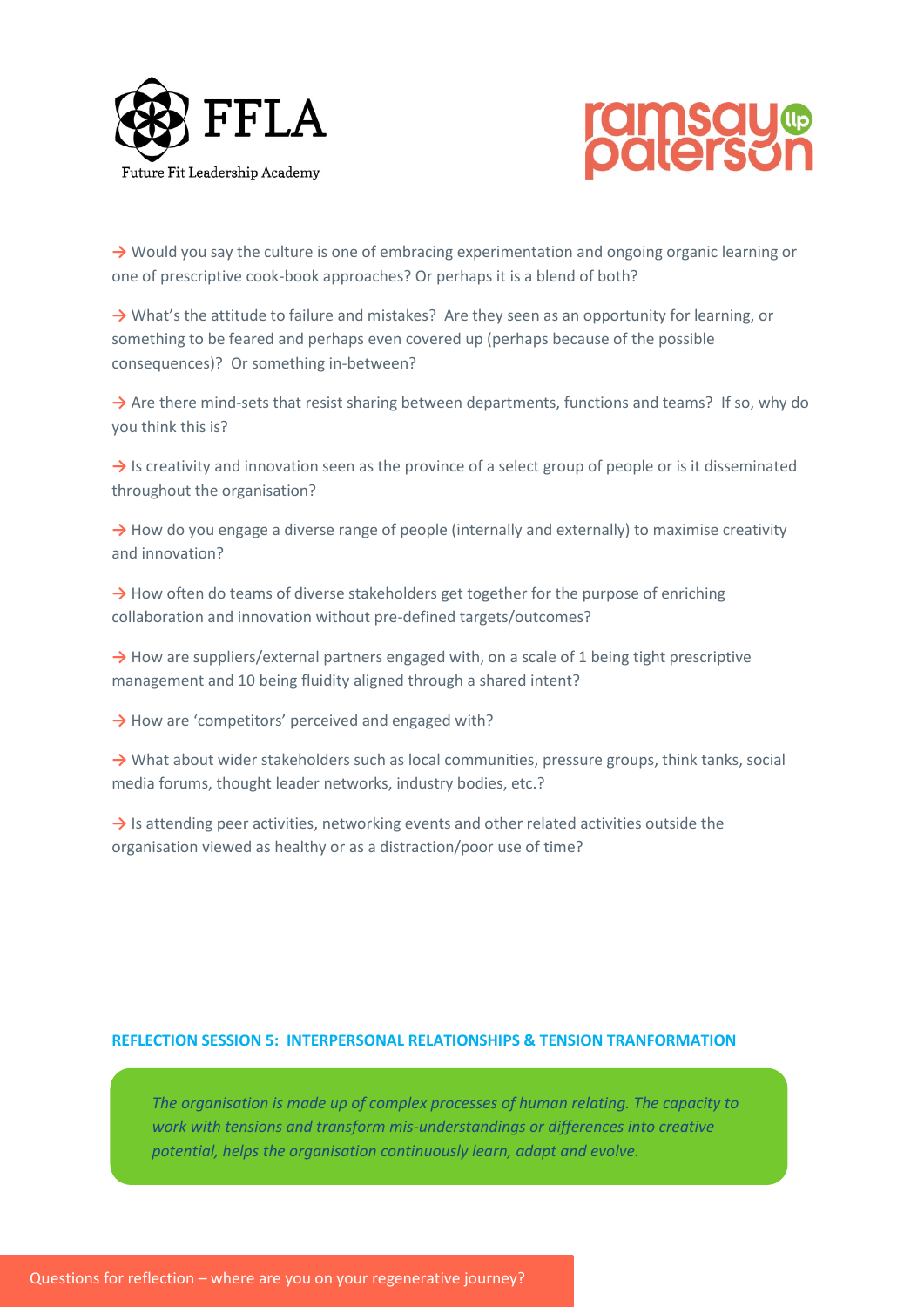



→ Do people openly engage in authentic and meaningful conversations about their feelings, intuitions/instincts, passions and tensions? Are they encouraged to do so/given space to do so?

→ Is such openness/vulnerability modelled by leaders?

→ Are people encouraged to - and feel safe to – provide ad hoc informal feedback? Is this in all directions (between team members, leader to teams, teams to leaders?)

→ Is conflict always perceived as negative or are tensions sometimes perceived as healthy in terms of growth and learning? How are people supported to approach conflict in a constructive way?

→ What % of people are experienced in any of the following: giving and receiving feedback, dialogue, active or deep listening, non-violent communication, restorative practice and coaching conversations?

→ Are there team away days and/or nature immersions? How often and how are they facilitated?

→ Across the organisation, are there any brewing tensions just under-the-surface? How do you know – is this sensed or heard?

**→** Is 'positive news' encouraged through the sharing of positive stories and the rewarding/recognition of sharing, assisting and being appreciative of others' contributions?

→ Are there activities for people at the personal and collective level to learn to be more self-aware of egotistic behaviours, unconscious (or conscious) biases, personal limitations or masks, and how to get beyond these?

→ If tensions/conflict becomes destructive or damaging, how is this resolved?

## **REFLECTION SESSION 6: WORKING ENVIRONMENTS**

*Over the last couple of years, hybrid working and the capacity to embrace different working requirements has created a new world of work.*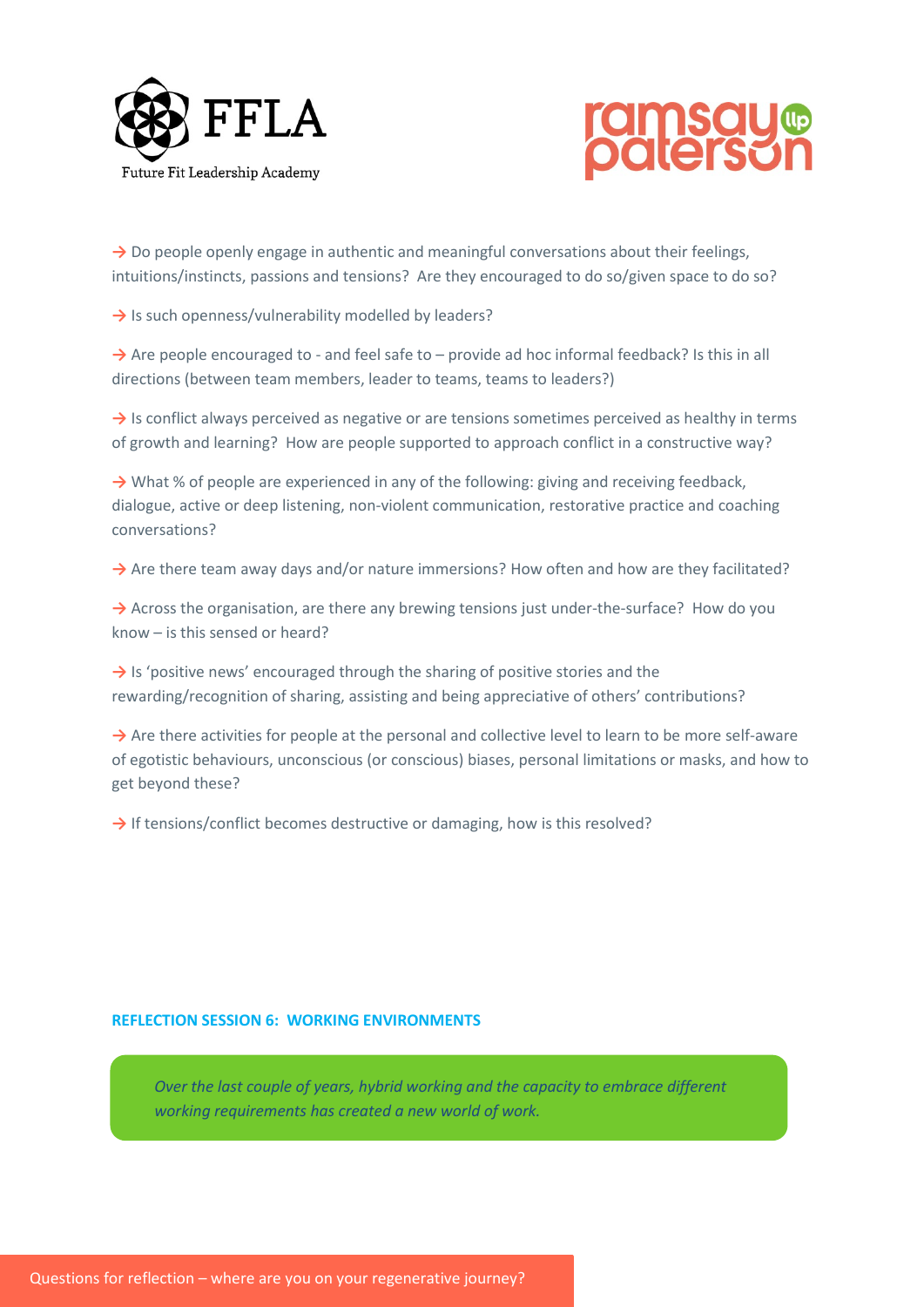



→ When working on-site, are there quiet places intentionally allocated in the building where people can go to reflect, let-go and revitalize? Whether working on-site or remotely, is time and space scheduled for creative thinking, brainstorming, and contemplative activities?

**→** Whether working on-site or remotely, is time and space encouraged for people to relax and chat together, to build and strengthen connections and mutual understanding?

→ Are in-between times kept sacred for quiet, reflective time or are busy diaries viewed as the norm with back to back meetings? (whether in person or online meetings/calls)

→ Does the working environment enhance creativity, collaboration and flourishing or deaden it? What about creative spaces, white board areas, casual meeting spots? How does this translate to a hybrid or remote working model if that's relevant in your organisation?

→ Is there an awareness of infrastructure, spatial design and layout in relation to personal and organisational effectiveness? Are personal preferences/differences considered? For example, do working environments accommodate neuro diversity and other particular needs?

→ How flexible is the approach to working arrangements? (e.g. place and times of work) How far is the approach based on trust, balancing individual needs/preferences with operational needs?

**\_\_\_\_\_\_\_\_\_\_\_\_\_\_\_\_\_\_\_\_\_\_\_\_\_\_\_\_\_\_\_\_**

## **REFLECTION SESSION 7: LEADERSHIP MINDSET**

*The way we show up as leaders has a great effect on those around us and the overall vitality of the living organisation. Ways of leading that are incongruent with the organisation's values and ethos can undermine trust and disempower people, greatly affecting organisational future-fitness.*

→ How do leaders perceive growth for the organisation? What about transformation, innovation, reconfiguration and renewal?

→ How is power distributed across the organisation?

→ What proportion of the leadership team would you say view the organisation as a living, evolving entity and what proportion perceive it as a machine?

→ How self aware are the organisation's leaders of their influence on the culture and values of the organisation?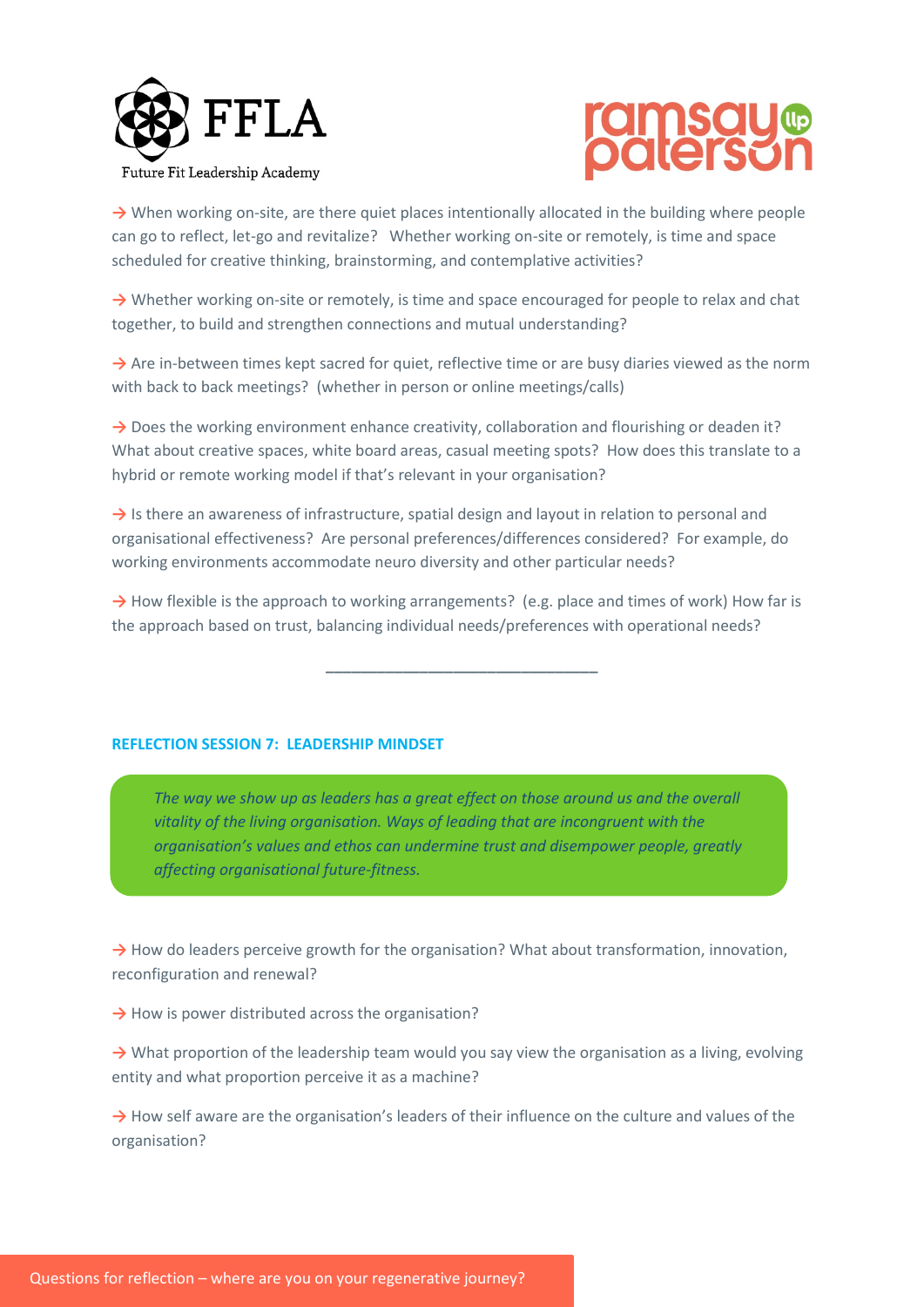



→ How far and how consistently do leaders model regenerative behaviours and ways of being, to enable others to thrive? Where there are inconsistencies, are these through conscious or unconscious choices? For example:

- To what extent do leaders truly listen to others? How far do they encourage the views of others?
- To what extent do leaders model creating space for rest, thinking, creativity etc?
- How far do the leaders reflect the purpose and values of the organisation in their day to day interactions and in their decisions?
- How far do leaders practise self-awareness, taking time to reflect and sense if their behaviours and mindset are supporting or damaging a regenerative approach?
- How far do leaders practise patience in their approach, in their decision making and reactions, embracing natural ebbs and flows?
- Do all leaders welcome 360-degreee feedback and actively seek out feedback from those around them?
- Do some leaders have an understanding of systems-thinking and the interconnected nature of social, economic and ecological challenges at both local and global levels?

→ To what extent do leaders invest in their own personal growth as leaders, taking time to become more self-aware and better understand how to model regenerative behaviours and ways of being?